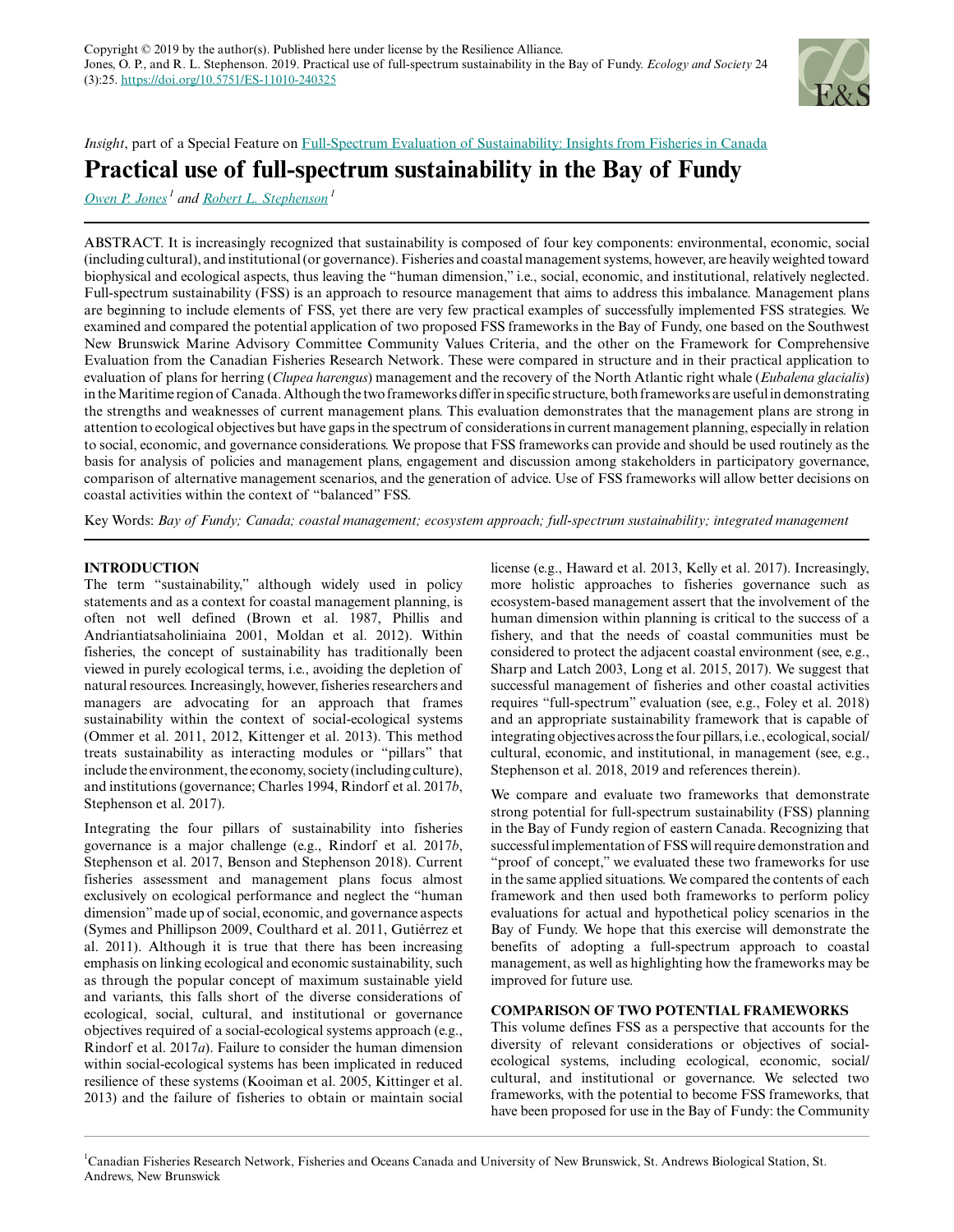Values Criteria (CVC; Appendix 1), developed by the Southwest New Brunswick Marine Resource Planning Initiative (MRPI; MRPD Steering Committee 2009), and the Framework for Comprehensive Evaluation, developed by the Canadian Fisheries Research Network (CFRN; Appendix 2; Stephenson et al. 2019).

The Southwest New Brunswick Community Values Criteria (hereafter the SWNB CVC; Table 1) were developed by the MRPI, a citizen-led planning process that began in 2004 to address marine space conflicts in the Bay of Fundy and move toward a more integrated and collaborative approach to planning and management of marine activities. The development of the CVC framework was a grassroots initiative, derived from 1000 written responses by community members in 2006, a year of one-on-one and group consultations in 2007, and 8 weeks of community consultations in 2008 (MRPD Steering Committee 2009). Results of the consultations demonstrated very clearly that many of the things people care about, i.e., community values, are inadequately considered in management. The CVC framework is made up of 16 elements considered by surveyed community members to be important to sustainability. The framework is composed of 4 ecological, 5 economic, 3 social, and 4 cultural objectives (from MRPD Steering Committee 2009).

**Table 1**. Southwest New Brunswick Marine Advisory Committee Community Values Criteria (MRPD Steering Committee 2009).

| Ecological  | Economic                                               | Social                   | Cultural                 |
|-------------|--------------------------------------------------------|--------------------------|--------------------------|
| 1. Habitat  | 5. Local<br>employment                                 | 10. Equal<br>access      | 13. Cumulative<br>impact |
| 2. Species  | 6. Livelihoods                                         | 11. Community<br>health  | 14. Heritage<br>sites    |
| biological  | 3. Chemical and 7. Sustainability                      | 12. Public<br>perception | 15. Cultural<br>heritage |
| 4. Physical | 8. Economic<br>diversification<br>9. New<br>investment |                          | 16. Indigenous<br>rights |

Our second framework, the Canadian Fisheries Research Network Framework for Comprehensive Evaluation (hereafter the CFRN framework) was developed by an interdisciplinary team of 50 academics, industry (fish harvesters), and Department of Fisheries and Oceans (DFO) members (Thompson et al. 2019), with the explicit aim of providing a basis for comprehensive evaluation of fisheries sustainability (Stephenson et al. 2018, 2019; Foley, Pinkerton, Wiber, et al., *unpublished manuscript*). The CFRN framework was the result of a review of Canadian fisheries-related policies and international agreements, as well as many meetings and considerable deliberation of the project team between 2010 and 2016 (discussed by Stephenson et al. 2019). The exercise revealed that current management has been focused on a subset of primarily ecological aspects of sustainability. The resulting framework has 13 candidate objectives spanning the 4 pillars of sustainability (Table 2; Stephenson et al. 2019), each linked with statements from Canadian policies and international agreements, and all with candidate performance indicators. The CFRN framework is composed of 3 ecological, 4 economic, 3 social/cultural, and 3 institutional objectives.

The two frameworks share several features. The most obvious is that they both employ a more comprehensive approach to the concept of sustainability; that is, they emphasize the use of social performance indicators rather than the traditional ecological or economic criteria. In addition, both frameworks were created using participatory methods from the outset. The CVC framework is based on the results of surveys conducted with SWNB constituents. The CFRN's framework was a product of stakeholder collaborations from industry, academia, and government who were all interested in improving fisheries management in Canada. Finally, in terms of application, both frameworks were proposed as tools to operationalize a more holistic view of management considerations. Both can be used to articulate the spectrum of sustainability and to judge how well "balanced" a policy proposal or management plan is across a suite of considerations. Each framework is able to demonstrate how comprehensive a particular policy or plan might be and how it is weighted, for example, toward ecological sustainability or toward economic performance.

**Table 2**. Canadian Fisheries Research Network framework elements of operational candidate objectives (Stephenson et al. 2019).

| Ecological                                  | Economic                                                                                            | Social and<br>Cultural        | Institutional                                          |
|---------------------------------------------|-----------------------------------------------------------------------------------------------------|-------------------------------|--------------------------------------------------------|
| 1. Productivity<br>and trophic<br>structure | 4. Economic<br>viability and<br>prosperity                                                          | 8. Sustainable<br>communities | 11. Obligations<br>to law and<br>indigenous<br>peoples |
| 2. Biodiversity                             | 5. Sustainable<br>livelihoods                                                                       | 9 Health and<br>well-being    | $12.$ Good<br>governance<br>structure                  |
| 3. Habitat and<br>ecosystem<br>integrity    | 6. Distribution<br>of access and<br>benefits<br>7. Regional<br>economic<br>benefits to<br>community | 10. Ethical<br>fisheries      | 13. Effective<br>decision-making<br>process            |

Despite their similarities, there are differences between the two frameworks that result in significantly different outcomes when each is applied. Perhaps the most important is in how each framework defines its pillars of sustainability. The CVC framework divides its criteria into economic, ecological, social, or cultural elements, whereas the CFRN framework criteria is grouped as economic, ecological, social/cultural, or institutional/ governance. There are two important distinctions. The first is the CFRN's inclusion of an institutional/governance pillar. Effective, transparent governance from strong, stable institutions is increasingly viewed as paramount to sustainability ("strong institutions" is listed as goal 16 of the United Nations Sustainable Development Goals) and therefore should be included as a standalone pillar in any full-spectrum suite of indicators. The second important distinction is that the CVC framework separates social and cultural elements. Although there might be cases when it is important to label certain criteria as either social or cultural, the CVC framework does not seem to have a clear definition for each. For example, the "equal access" indicator is labeled as social, whereas "cumulative impacts" is listed under cultural.

Following on from this point, there is another difference between the applicability of each framework. On the one hand, each of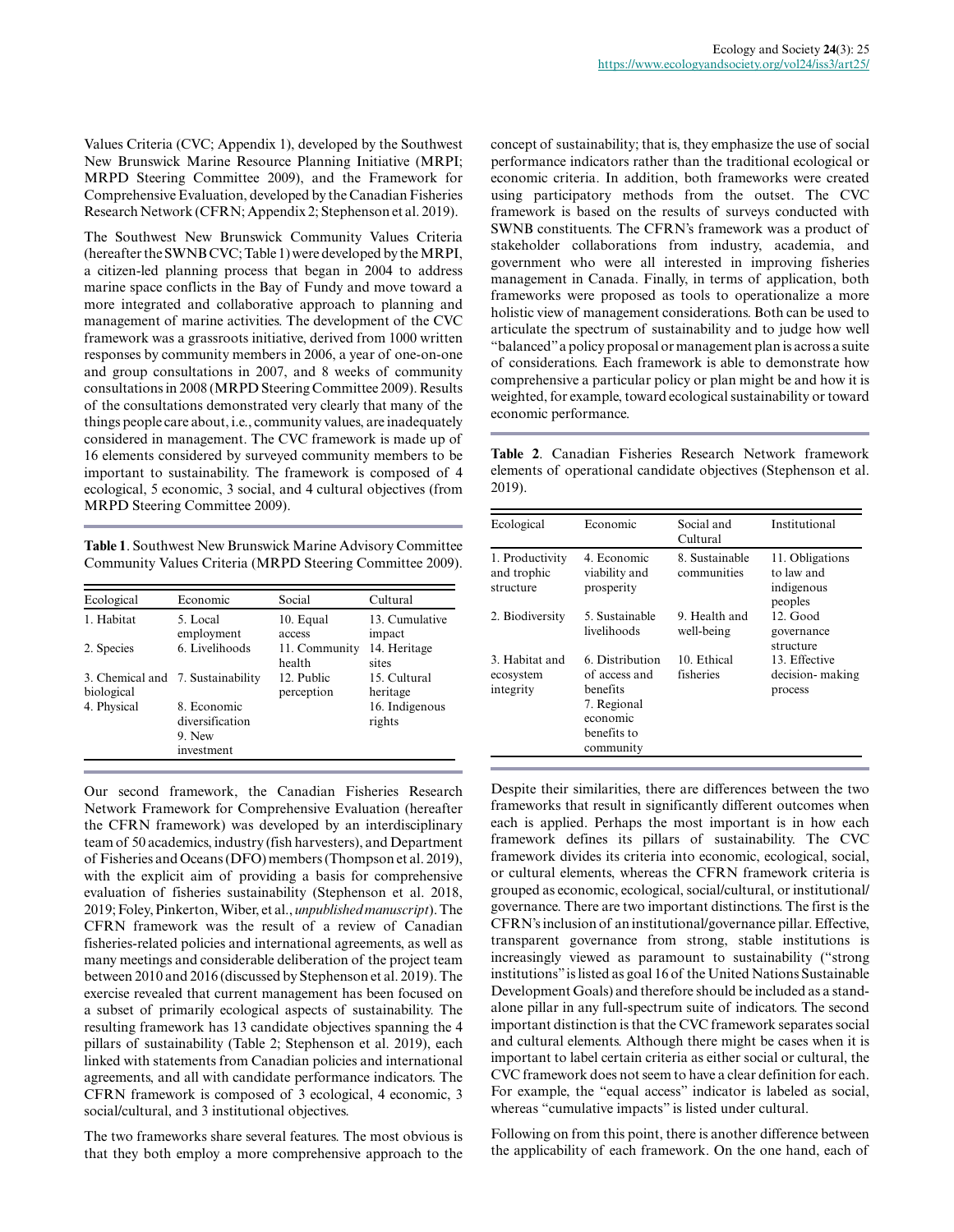**Table 3**. Desktop Community Values Criteria (CVC) evaluation of 2013 Herring Plan. DFO, Department of Fisheries and Oceans; NM, no mention.

| Category   | Objective                   | Reference                                                                                                                                                                                                                                                                                                                                                                                                                          | Score          |
|------------|-----------------------------|------------------------------------------------------------------------------------------------------------------------------------------------------------------------------------------------------------------------------------------------------------------------------------------------------------------------------------------------------------------------------------------------------------------------------------|----------------|
| Ecological | 1. Habitat                  | "Do not cause unacceptable modification to habitat in order to safeguard both physical<br>and chemical properties of the ecosystem" (DFO 2013:8); "Manage area disturbed of<br>habitat" (DFO 2013:11); "Conservation objectives  require consideration of the impact<br>of the fishery not only on the target species but also on non-target species and habitat<br>(DFO 2013:8)"                                                  | A              |
|            | 2. Species                  | "Conservation objectives  require consideration of the impact of the fishery not only on<br>the target species but also on non-target species and habitat" (DFO 2013:8); "Control<br>unintended incidental mortality for spotted wolfish, Northern wolfish and white shark";<br>"Control unintended incidental mortality for all non-retained species" (DFO 2013:11)                                                               | $\mathsf{A}$   |
|            | 3. Chemical and biological  | "Do not cause unacceptable modification to habitat in order to safeguard both physical<br>and chemical properties of the ecosystem" (DFO 2013:8)                                                                                                                                                                                                                                                                                   | A              |
|            | 4. Physical                 | "Do not cause unacceptable modification to habitat in order to safeguard both physical<br>and chemical properties of the ecosystem" (DFO 2013:8)                                                                                                                                                                                                                                                                                   | A              |
| Economic   | 5. Local employment         | "Help create the circumstances for economically prosperous fisheries" (DFO 2013:8)                                                                                                                                                                                                                                                                                                                                                 | B              |
|            | 6. Livelihoods              | "Limit inflexibility in policy and licensing among individual enterprises/licence holders";<br>"Limit inability for self-adjustment to overcapacity relative to resource availability";<br>"Minimize instability in access to resources and allocations" (DFO 2013:12)                                                                                                                                                             | A              |
|            | 7. Sustainability           | "Limit inability for self-adjustment to overcapacity relative to resource availability" (DFO<br>2013:12                                                                                                                                                                                                                                                                                                                            | $\bf{B}$       |
|            | 8. Economic diversification | "Limit inflexibility in policy and licensing among individual enterprises/licence holders"<br>(DFO 2013:12)                                                                                                                                                                                                                                                                                                                        | $\bf{B}$       |
|            | 9. New investment           | NM                                                                                                                                                                                                                                                                                                                                                                                                                                 | C              |
| Social     | 10. Equal access            | "Minimize instability in access to resources and allocations" (DFO 2013:12)                                                                                                                                                                                                                                                                                                                                                        | B              |
|            | 11. Community health        | NM                                                                                                                                                                                                                                                                                                                                                                                                                                 | $\mathbf C$    |
|            | 12. Public perception       | NM                                                                                                                                                                                                                                                                                                                                                                                                                                 | $\mathbf C$    |
| Cultural   | 13. Cumulative impact       | <b>NM</b>                                                                                                                                                                                                                                                                                                                                                                                                                          | $\mathbf{C}$   |
|            | 14. Heritage sites          | NM                                                                                                                                                                                                                                                                                                                                                                                                                                 | $\mathbf C$    |
|            | 15. Cultural heritage       | <b>NM</b>                                                                                                                                                                                                                                                                                                                                                                                                                          | $\overline{C}$ |
|            | 16. Indigenous rights       | "Minimize instability in access to resources and allocations" (DFO 2013:12); "The social,<br>cultural and economic objectives reflect the aboriginal right to fish for food, social and<br>ceremonial purpose" (DFO 2013:8); "Provide access for food, social and ceremonial<br>purposes" (DFO 2013:11); "Issue food, social and ceremonial licences as required"; "<br>respect aboriginal and treaty rights to fish" (DFO 2013:8) | A              |

the CFRN's performance indicators was a product of extensive background research, input from experts and academics, and vetting during an extensive series of case studies involving researchers from across Canada. This has resulted in a wellorganized framework with clear criteria and instructions for using each performance indicator. On the other hand, the CVC framework, despite sourcing its content from an extensive polling campaign, does not demonstrate the same level of real-world applicability. The CVC framework has multiple performance criteria that seem to overlap in terms of scope, for example, the use of "heritage sites" and "cultural heritage" within the cultural pillar or "local employment" and "livelihoods" within the economic pillar. Further, despite being more than a decade old, the CVC framework has yet to be used in any policy appraisal and is therefore as yet untested.

### **USE OF THE FRAMEWORKS TO EVALUATE TWO MANAGEMENT PLANS**

We used the CVC and CFRN frameworks to evaluate two management plans: the 2013 Herring Plan (DFO 2013) and the 2016 Action Plan for the North Atlantic Right Whale (DFO 2016). Both management plans are in use in the Maritime region of Canada, affect stakeholders in coastal communities, and were produced by DFO. In the Bay of Fundy, the government of

Canada has jurisdiction over fisheries and oceans management, including herring (*Clupea harengus*) and right whales (*Eubalena glacialis*). The 2013 Herring Plan is an integrated fisheries management plan used by DFO to guide the conservation and sustainable use of marine resources. Herring is a traditionally important commercial species in the Maritimes; however, population abundance of the four southwest Nova Scotia herring stocks (4VWX zones) has declined since 2001, despite reduced catch levels in recent years (DFO 2013). Through our evaluations, we wanted to investigate the level to which the 2013 Herring Plan addressed not only ecological and economic issues, but also societal and institutional aspects. We matched references within the management plan to both the CVC and CFRN objectives (Tables 1 and 2) and gave each objective a simple color score: detailed mention indicated by A or green; scarce mention, by B or yellow; and no mention, by C or orange. The results are presented in Tables 3 and 4.

We repeated this exercise with the 2016 Action Plan for the North Atlantic Right Whale. The North Atlantic right whale is an endangered migratory whale whose population is estimated to be about 500 individuals. The action plan is meant to contribute to the recovery goal of the right whale, as set out in the strategy: "To achieve an increasing trend in population abundance over three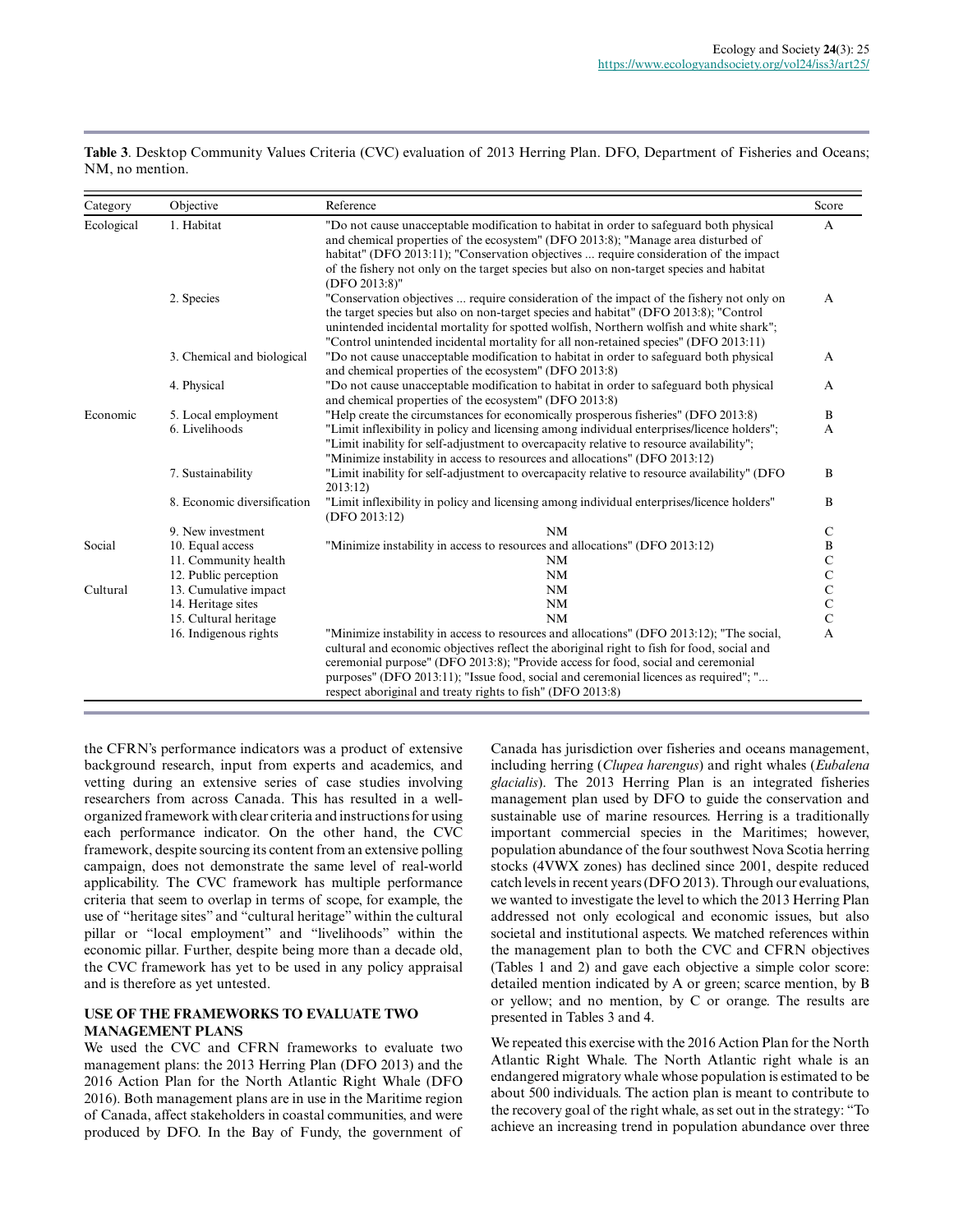**Table 4**. Desktop Canadian Fisheries Research Network evaluation of the 2013 Herring Plan (Department of Fisheries and Oceans [DFO] 2013). NM, no mention.

| Category      | Objectives                                               | Reference in Text                                                                                                                                                                                                                                                                                                                                                                                                                             | Score          |
|---------------|----------------------------------------------------------|-----------------------------------------------------------------------------------------------------------------------------------------------------------------------------------------------------------------------------------------------------------------------------------------------------------------------------------------------------------------------------------------------------------------------------------------------|----------------|
| Ecological    | 1. Productivity and trophic structure                    | "Control unintended incidental mortality for spotted wolfish, Northern wolfish<br>and white shark" (DFO 2013:11); "Control unintended incidental mortality for<br>all non-retained species" (DFO 2013:11)                                                                                                                                                                                                                                     | A              |
|               | 2. Biodiversity                                          | "The Limit Reference Point  [has] the objective of avoiding negative impacts<br>to the ecosystem and long-term loss of fishing opportunities" (DFO 2013:4)                                                                                                                                                                                                                                                                                    | B              |
|               | 3. Habitat and ecosystem integrity                       | "Do not cause unacceptable modification to habitat in order to safeguard both<br>physical and chemical properties of the ecosystem" (DFO 2013:8); "Manage<br>area disturbed of habitat" (DFO 2013:11); "Conservation objectives  require<br>consideration of the impact of the fishery not only on the target species but also<br>on non-target species and habitat" (DFO 2013:8)                                                             | $\mathsf{A}$   |
| Economic      | 4. Economic viability and prosperity                     | "Help create the circumstances for economically prosperous fisheries" (DFO)<br>2013:8                                                                                                                                                                                                                                                                                                                                                         | B              |
|               | 5. Sustainable livelihoods                               | NM                                                                                                                                                                                                                                                                                                                                                                                                                                            | C              |
|               | 6. Distribution of access and<br>benefits                | "Minimize instability in access to resources and allocations" (DFO 2013:8)                                                                                                                                                                                                                                                                                                                                                                    | B              |
|               | 7. Regional economic benefits to<br>community            | NM                                                                                                                                                                                                                                                                                                                                                                                                                                            | $\mathcal{C}$  |
| Social        | 8. Health and well-being                                 | NM                                                                                                                                                                                                                                                                                                                                                                                                                                            | C              |
|               | 9. Sustainable communities                               | NM                                                                                                                                                                                                                                                                                                                                                                                                                                            | $\mathsf{C}$   |
|               | 10. Ethical fisheries                                    | "Support certification for sustainability" (DFO 2013:12)                                                                                                                                                                                                                                                                                                                                                                                      | $\, {\bf B}$   |
| Institutional | 11. Legal obligations, including to<br>indigenous people | " respect aboriginal and treaty rights to fish"; "The social, cultural and<br>economic objectives reflect the aboriginal right to fish for food, social and<br>ceremonial purpose"; "Provide access for food, social and ceremonial purposes";<br>"Issue food, social and ceremonial licences as required"; " respect aboriginal<br>and treaty rights to fish"; "Minimize instability in access to resources and<br>allocations" (DFO 2013:8) | A              |
|               | 12. Good governance structure                            | "Limit inflexibility in policy and licensing among individual enterprises/licence<br>holders"; "Limit inability for self-adjustment to overcapacity relative to resource<br>availability" (DFO 2013:12)                                                                                                                                                                                                                                       | $\overline{A}$ |
|               | 13. Effective decision-making<br>process                 | NM                                                                                                                                                                                                                                                                                                                                                                                                                                            | $\mathcal{C}$  |

generations" (DFO 2016:iii). Through an FSS desktop evaluation, using the CVC and the CFRN frameworks, we investigated the extent to which this action plan was balanced over each pillar of sustainability. We matched references within both the management plans to the CFRN and CVC objectives and gave each objective a simple color score: detailed mention indicated by A or green; scarce mention, by B or yellow; and no mention (NM), by C or orange. The results are presented in Tables 5 and 6.

# **PERFORMANCE OF THE COMMUNITY VALUES CRITERIA AND CANADIAN FISHERIES RESEARCH NETWORK FRAMEWORKS**

We compared how each framework evaluated both management plans, first plotting the results of the CVC evaluations (Fig. 1). The CVC framework indicates that both the 2013 Herring Plan and the 2016 Action Plan for the North Atlantic Right Whale perform strongly on ecological issues. This is understandable, given the conservation-focused nature of both management plans, i.e., one is set out to rebuild the herring stock, and the other to provide outright protection for right whales and other marine mammals. The CVC rates both management plans as performing poorly on societal issues (2/3 orange scores for the 2013 Herring Plan and 3/3 orange for the 2016 Action Plan for the North Atlantic Right Whale). This is probably because of the nature of the CVC societal objectives, which were not present in either

**Fig. 1**. Comparison of two management plans evaluated with the Community Values Criteria framework: (a) 2013 Herring Plan and (b) 2016 Action Plan for the North Atlantic Right Whale. Green scores indicate detailed mentions within the management plan, yellow scores indicate scant mention, and orange scores indicate no mention. Words within slices refer to objective category (Cult, cultural; Ecol, ecological; Econ, economic; Soc, Social), and numbers correspond to list of objectives (right).

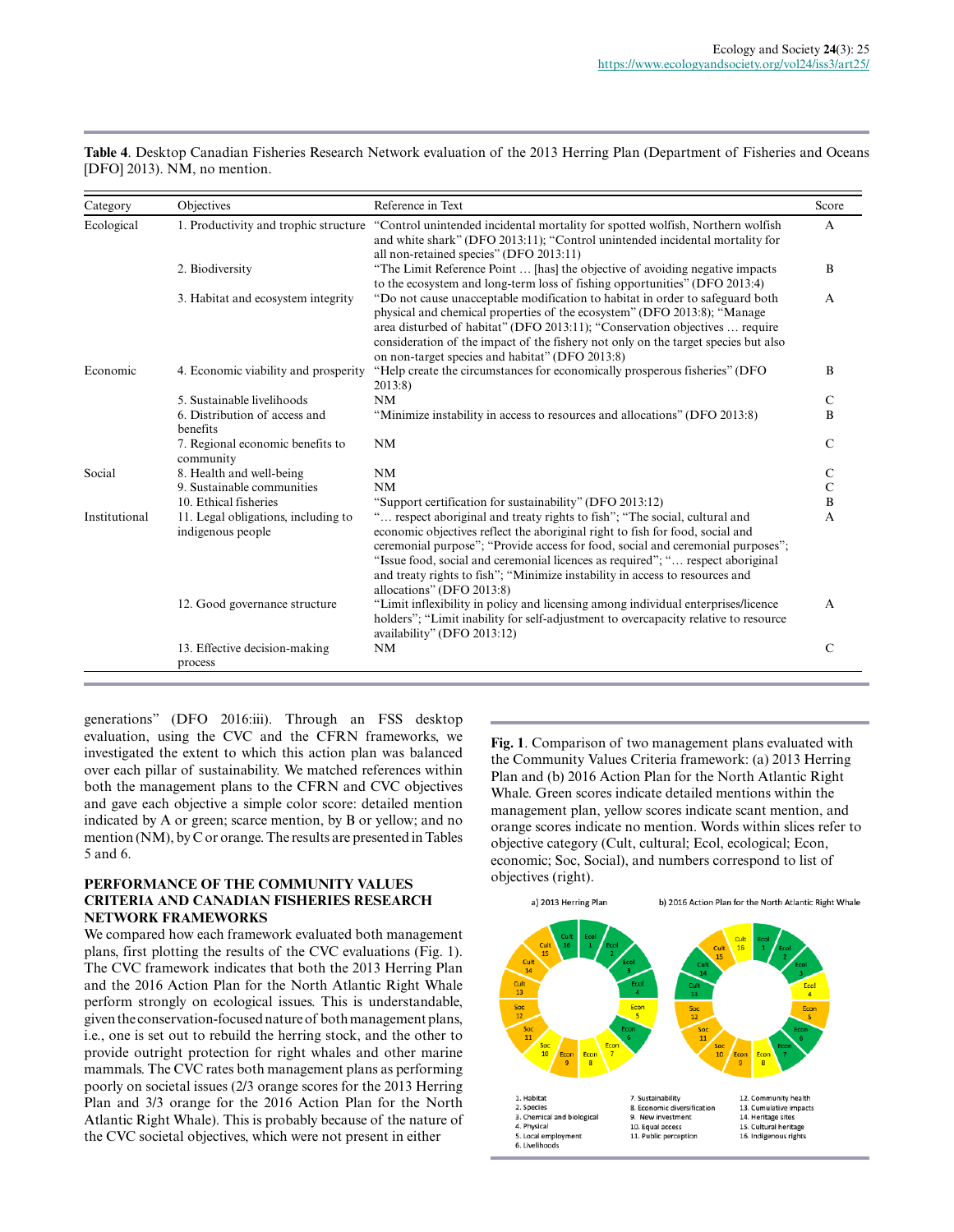**Table 5**; Desktop Community Values Criteria evaluation of the 2016 Action Plan for the North Atlantic Right Whale (Department of Fisheries and Oceans [DFO] 2016). NM, no mention; SARA, Species at Risk Act.

| Category   | Objective                                                                                | Reference                                                                                                                                                                                                                                                                                                                                                                                                                                                                                                                                                                                                                                                                                                                                                                                                                                                                                                                                                                                                                                                                                                                                                                                                                                                                                                                                                                                                                                                                                                                                                                                                                                                                                                                                                                                            | Score                       |
|------------|------------------------------------------------------------------------------------------|------------------------------------------------------------------------------------------------------------------------------------------------------------------------------------------------------------------------------------------------------------------------------------------------------------------------------------------------------------------------------------------------------------------------------------------------------------------------------------------------------------------------------------------------------------------------------------------------------------------------------------------------------------------------------------------------------------------------------------------------------------------------------------------------------------------------------------------------------------------------------------------------------------------------------------------------------------------------------------------------------------------------------------------------------------------------------------------------------------------------------------------------------------------------------------------------------------------------------------------------------------------------------------------------------------------------------------------------------------------------------------------------------------------------------------------------------------------------------------------------------------------------------------------------------------------------------------------------------------------------------------------------------------------------------------------------------------------------------------------------------------------------------------------------------|-----------------------------|
| Ecological | 1. Habitat                                                                               | "The plan outlines what needs to be done to achieve the population and distribution objectives<br>identified in the recovery strategy, including the measures to be taken to address the threats and<br>monitor the recovery of the species, as well as the measures to protect critical habitat. The critical<br>habitat identified in Grand Manan Basin and Roseway Basin is anticipated to be protected via a<br>SARA section 58(4) Critical Habitat Order which engages the SARA section 58(1) prohibition<br>against the destruction of critical habitat of listed endangered or threatened species in these areas."<br>"Objective 3: Reduce injury and disturbance as a result of vessel presence or exposure to<br>contaminants and other forms of habitat degradation." (DFO 2016:i) "Objective 5: Increase<br>understanding of life history characteristics, low reproductive rate, habitat and threats to recovery<br>through research." (DFO 2016:1) "DFO is leading a process to develop a network of Marine<br>Protected Areas (MPAs). While Right Whale habitat is not currently proposed as the basis of future<br>MPAs, the species' high-use habitat areas will be included as one of many layers of information<br>within a region-wide biodiversity conservation analysis currently underway. These analyses should<br>take into account Right Whale aggregations, known risk of fishery interactions, and the potential<br>management processes in place to protect species at risk." (DFO 2016:7) "Objective 12. Monitor<br>Right Whale presence in areas outside critical habitat." "Work is needed to determine the distribution<br>of Right Whales in areas and at times of year beyond the traditional summer surveys in Canadian<br>critical habitat areas." (DFO 2016:10) | A                           |
|            | 2. Species<br>3. Chemical and biological                                                 | Protection of right whales and other marine mammals<br>"Objective 15. Investigate the role of 'ghost gear." "In addition to understanding the role of actively<br>fished gear, some partners are beginning to explore the potential role of 'ghost gear' (gear that has<br>been abandoned or lost) in Right Whale entanglements. The quantities of such gear and the extent of<br>the problem it presents are poorly understood, and potential impacts of ghost gear need to be<br>investigated. In New Brunswick, the Fundy North Fishermen's Association is conducting a project to<br>investigate and remove ghost gear in the Bay of Fundy; results of this project may provide guidance<br>for additional investigations in other areas." (DFO 2016:12)                                                                                                                                                                                                                                                                                                                                                                                                                                                                                                                                                                                                                                                                                                                                                                                                                                                                                                                                                                                                                                         | A<br>A                      |
| Economic   | 4. Physical<br>5. Economic viability and                                                 | Reduced noise, vessel strikes<br>NΜ                                                                                                                                                                                                                                                                                                                                                                                                                                                                                                                                                                                                                                                                                                                                                                                                                                                                                                                                                                                                                                                                                                                                                                                                                                                                                                                                                                                                                                                                                                                                                                                                                                                                                                                                                                  | B<br>$\mathsf{C}$           |
|            | prosperity<br>6. Support for local employment                                            | "Possible mitigation measures that could prevent Right Whale entanglement include temporal and/or<br>spatial closures for fisheries, changes in gear configurations, reducing the amount of gear or line in<br>the water, and others." "The Government of Canada will allow ships to travel at usual speeds in parts<br>of two shipping lanes north and south of Anticosti Island when no whales are in the area. A 15-day<br>mandatory slowdown to 10 knots will be activated within a section of the shipping lanes when a<br>North Atlantic right whale is spotted and may be extended as needed." (DFO 2016:4)                                                                                                                                                                                                                                                                                                                                                                                                                                                                                                                                                                                                                                                                                                                                                                                                                                                                                                                                                                                                                                                                                                                                                                                   | A                           |
|            | 7. Impacts to existing livelihoods                                                       | "Possible mitigation measures that could prevent Right Whale entanglement include temporal and/or<br>spatial closures for fisheries, changes in gear configurations, reducing the amount of gear or line in<br>the water, and others." (DFO 2016:4)                                                                                                                                                                                                                                                                                                                                                                                                                                                                                                                                                                                                                                                                                                                                                                                                                                                                                                                                                                                                                                                                                                                                                                                                                                                                                                                                                                                                                                                                                                                                                  | A                           |
|            | 8. Financial self-sustainability<br>9. Support for new local economic<br>diversification | Supporting marine mammal response groups<br><b>NM</b>                                                                                                                                                                                                                                                                                                                                                                                                                                                                                                                                                                                                                                                                                                                                                                                                                                                                                                                                                                                                                                                                                                                                                                                                                                                                                                                                                                                                                                                                                                                                                                                                                                                                                                                                                | B<br>C                      |
| Social     | 10. New investment/local economic NM<br>spin-offs                                        |                                                                                                                                                                                                                                                                                                                                                                                                                                                                                                                                                                                                                                                                                                                                                                                                                                                                                                                                                                                                                                                                                                                                                                                                                                                                                                                                                                                                                                                                                                                                                                                                                                                                                                                                                                                                      | $\mathsf{C}$                |
|            | 11. Marine heritage<br>12. Natural and cultural heritage                                 | NM                                                                                                                                                                                                                                                                                                                                                                                                                                                                                                                                                                                                                                                                                                                                                                                                                                                                                                                                                                                                                                                                                                                                                                                                                                                                                                                                                                                                                                                                                                                                                                                                                                                                                                                                                                                                   | $\mathbf C$<br>$\mathsf{C}$ |
| Cultural   | 13. Indigenous traditions                                                                | NΜ<br>"Aboriginal traditional knowledge, or ATK - also referred to as Indigenous knowledge by some<br>recovery partners - is a potential source of information about historic and current distribution of<br>Right Whales that is poorly understood in the context of species recovery. Exploration of this avenue,<br>through Traditional Knowledge and current information from communal commercial Aboriginal<br>fisheries, may contribute." "Objective 6: Support and promote collaboration for recovery between<br>government agencies, academia, environmental non-government groups, Aboriginal people, coastal<br>communities and international agencies and bodies." (DFO 2016:12) "Stewardship activities related to<br>reducing entanglement risk require ongoing funding support. DFO supports and participates in the<br>Habitat Stewardship Program (HSP) and the Aboriginal Fund for Species at Risk." "[Objective 6]<br>indicator] Are all relevant groups represented adequately, including Aboriginal partners?" (DFO<br>2016:13)                                                                                                                                                                                                                                                                                                                                                                                                                                                                                                                                                                                                                                                                                                                                                  | A                           |
|            | 14. Equal access                                                                         | "Possible mitigation measures that could prevent Right Whale entanglement include temporal and/or<br>spatial closures for fisheries, changes in gear configurations, reducing the amount of gear or line in<br>the water, and others." "The Government of Canada will allow ships to travel at usual speeds in parts<br>of two shipping lanes north and south of Anticosti Island when no whales are in the area. A 15-day<br>mandatory slowdown to 10 knots will be activated within a section of the shipping lanes when a<br>North Atlantic right whale is spotted and may be extended as needed." (DFO 2016:4)                                                                                                                                                                                                                                                                                                                                                                                                                                                                                                                                                                                                                                                                                                                                                                                                                                                                                                                                                                                                                                                                                                                                                                                   | A                           |
|            | 15. Community health and human<br>growth                                                 | NM                                                                                                                                                                                                                                                                                                                                                                                                                                                                                                                                                                                                                                                                                                                                                                                                                                                                                                                                                                                                                                                                                                                                                                                                                                                                                                                                                                                                                                                                                                                                                                                                                                                                                                                                                                                                   | B                           |
|            | 16. Public perception                                                                    | Lots of updates from DFO including Twitter updates and press releases each time there is a closure                                                                                                                                                                                                                                                                                                                                                                                                                                                                                                                                                                                                                                                                                                                                                                                                                                                                                                                                                                                                                                                                                                                                                                                                                                                                                                                                                                                                                                                                                                                                                                                                                                                                                                   | $\mathbf C$                 |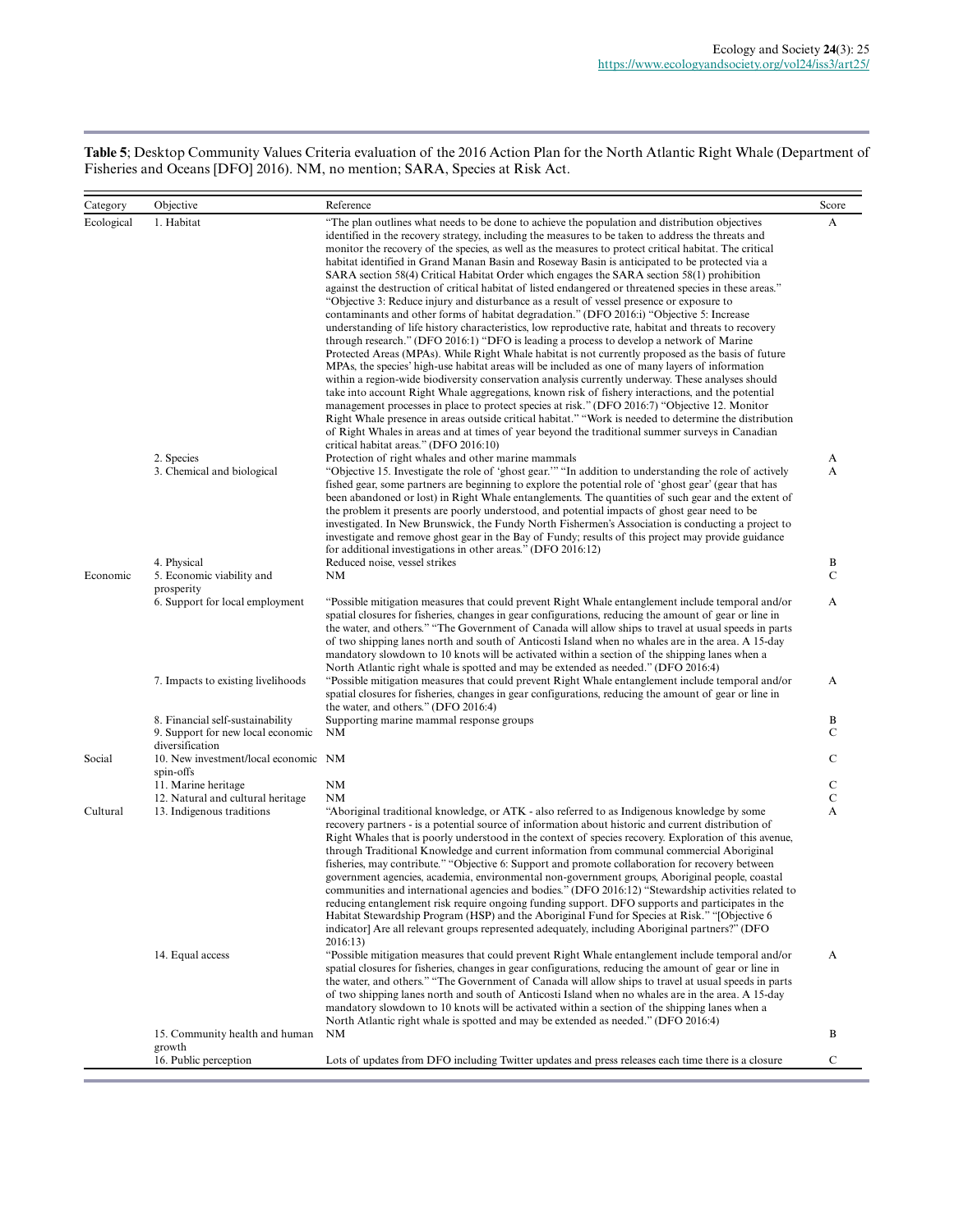**Table 6**. Desktop Canadian Fisheries Research Network evaluation of the 2016 Action Plan for the North Atlantic Right Whale (Department of Fisheries and Oceans [DFO] 2016). NM, no mention; SARA, Species at Risk Act.

| Category      | Objective                                                                                                           | Reference                                                                                                                                                                                                                                                                                                                                                                                                                                                                                                                                                                                                                                                                                                                                                                                                                                                                                                                                                                                                                                                                                                                                                                                                                                                                                                                                                                                                                                                                                                                                                                                                                                                                                                                                                                                       | Score                 |
|---------------|---------------------------------------------------------------------------------------------------------------------|-------------------------------------------------------------------------------------------------------------------------------------------------------------------------------------------------------------------------------------------------------------------------------------------------------------------------------------------------------------------------------------------------------------------------------------------------------------------------------------------------------------------------------------------------------------------------------------------------------------------------------------------------------------------------------------------------------------------------------------------------------------------------------------------------------------------------------------------------------------------------------------------------------------------------------------------------------------------------------------------------------------------------------------------------------------------------------------------------------------------------------------------------------------------------------------------------------------------------------------------------------------------------------------------------------------------------------------------------------------------------------------------------------------------------------------------------------------------------------------------------------------------------------------------------------------------------------------------------------------------------------------------------------------------------------------------------------------------------------------------------------------------------------------------------|-----------------------|
| Ecological    | 1. Productivity and trophic structure                                                                               | NM                                                                                                                                                                                                                                                                                                                                                                                                                                                                                                                                                                                                                                                                                                                                                                                                                                                                                                                                                                                                                                                                                                                                                                                                                                                                                                                                                                                                                                                                                                                                                                                                                                                                                                                                                                                              | $\mathsf{C}$          |
|               | 2. Biodiversity                                                                                                     | "DFO is leading a process to develop a network of Marine Protected Areas<br>(MPAs). While Right Whale habitat is not currently proposed as the basis of<br>future MPAs, the species' high-use habitat areas will be included as one of<br>many layers of information within a region-wide biodiversity conservation<br>analysis currently underway." (DFO 2016:7)                                                                                                                                                                                                                                                                                                                                                                                                                                                                                                                                                                                                                                                                                                                                                                                                                                                                                                                                                                                                                                                                                                                                                                                                                                                                                                                                                                                                                               | B                     |
|               | 3. Habitat and ecosystem integrity                                                                                  | "The plan outlines what needs to be done to achieve the population and<br>distribution objectives identified in the recovery strategy, including the<br>measures to be taken to address the threats and monitor the recovery of the<br>species, as well as the measures to protect critical habitat. The critical habitat<br>identified in Grand Manan Basin and Roseway Basin is anticipated to be<br>protected via a SARA section 58(4) Critical Habitat Order which engages the<br>SARA section 58(1) prohibition against the destruction of critical habitat of<br>listed endangered or threatened species in these areas." (DFO 2016:i)<br>"Objective 3: Reduce injury and disturbance as a result of vessel presence or<br>exposure to contaminants and other forms of habitat degradation." (DFO<br>2016:1) "Objective 5: Increase understanding of life history characteristics, low<br>reproductive rate, habitat and threats to recovery through research." (DFO<br>2016:1) "DFO is leading a process to develop a network of Marine Protected<br>Areas (MPAs). While Right Whale habitat is not currently proposed as the<br>basis of future MPAs, the species' high-use habitat areas will be included as one<br>of many layers of information within a region-wide biodiversity conservation<br>analysis currently underway. These analyses should take into account Right<br>Whale aggregations, known risk of fishery interactions, and the potential<br>management processes in place to protect species at risk." (DFO 2016:i)<br>"Objective 12. Monitor Right Whale presence in areas outside critical habitat."<br>"Work is needed to determine the distribution of Right Whales in areas and at<br>times of year beyond the traditional summer surveys in Canadian critical | A                     |
| Economic      | 4. Economic viability and prosperity                                                                                | habitat areas." (DFO 2016:10)<br>NM                                                                                                                                                                                                                                                                                                                                                                                                                                                                                                                                                                                                                                                                                                                                                                                                                                                                                                                                                                                                                                                                                                                                                                                                                                                                                                                                                                                                                                                                                                                                                                                                                                                                                                                                                             | C                     |
|               | 5. Sustainable livelihoods                                                                                          | <b>NM</b>                                                                                                                                                                                                                                                                                                                                                                                                                                                                                                                                                                                                                                                                                                                                                                                                                                                                                                                                                                                                                                                                                                                                                                                                                                                                                                                                                                                                                                                                                                                                                                                                                                                                                                                                                                                       | $\mathsf{C}$          |
|               | 6. Distribution of access and benefits                                                                              | "Possible mitigation measures that could prevent Right Whale entanglement<br>include temporal and/or spatial closures for fisheries, changes in gear<br>configurations, reducing the amount of gear or line in the water, and others."<br>"The Government of Canada will allow ships to travel at usual speeds in parts<br>of two shipping lanes north and south of Anticosti Island when no whales are<br>in the area. A 15-day mandatory slowdown to 10 knots will be activated within<br>a section of the shipping lanes when a North Atlantic right whale is spotted<br>and may be extended as needed." (DFO 2016:4)                                                                                                                                                                                                                                                                                                                                                                                                                                                                                                                                                                                                                                                                                                                                                                                                                                                                                                                                                                                                                                                                                                                                                                        | A                     |
|               | 7. Regional economic benefits to community                                                                          | "Possible mitigation measures that could prevent Right Whale entanglement<br>include temporal and/or spatial closures for fisheries, changes in gear<br>configurations, reducing the amount of gear or line in the water, and others."<br>(DFO 2016:4) Temporary closures and fines for fishing and shipping violations.                                                                                                                                                                                                                                                                                                                                                                                                                                                                                                                                                                                                                                                                                                                                                                                                                                                                                                                                                                                                                                                                                                                                                                                                                                                                                                                                                                                                                                                                        | A                     |
| Social        | 8. Health and well-being                                                                                            | NM                                                                                                                                                                                                                                                                                                                                                                                                                                                                                                                                                                                                                                                                                                                                                                                                                                                                                                                                                                                                                                                                                                                                                                                                                                                                                                                                                                                                                                                                                                                                                                                                                                                                                                                                                                                              |                       |
|               | 9. Sustainable communities                                                                                          | NM                                                                                                                                                                                                                                                                                                                                                                                                                                                                                                                                                                                                                                                                                                                                                                                                                                                                                                                                                                                                                                                                                                                                                                                                                                                                                                                                                                                                                                                                                                                                                                                                                                                                                                                                                                                              | $\rm\frac{C}{C}$      |
| Institutional | 10. Ethical fisheries<br>11. Legal obligations, including to indigenous<br>peoples<br>12. Good governance structure | NM<br>"Aboriginal traditional knowledge, or ATK - also referred to as Indigenous<br>knowledge by some recovery partners - is a potential source of information<br>about historic and current distribution of Right Whales that is poorly<br>understood in the context of species recovery. Exploration of this avenue,<br>through Traditional Knowledge and current information from communal<br>commercial Aboriginal fisheries, may contribute." (DFO 2016:12) "Objective 6:<br>Support and promote collaboration for recovery between government agencies,<br>academia, environmental non-government groups, Aboriginal people, coastal<br>communities and international agencies and bodies." (DFO 2016:12)<br>"Stewardship activities related to reducing entanglement risk require ongoing<br>funding support. DFO supports and participates in the Habitat Stewardship<br>Program (HSP) and the Aboriginal Fund for Species at Risk." "[Objective 6<br>indicator] Are all relevant groups represented adequately, including Aboriginal<br>partners?" (DFO 2016:12)<br>Some protest from fishing groups                                                                                                                                                                                                                                                                                                                                                                                                                                                                                                                                                                                                                                                                                   | $\mathsf C$<br>A<br>B |
|               | 13. Effective decision-making processes                                                                             | Documentation from DFO website                                                                                                                                                                                                                                                                                                                                                                                                                                                                                                                                                                                                                                                                                                                                                                                                                                                                                                                                                                                                                                                                                                                                                                                                                                                                                                                                                                                                                                                                                                                                                                                                                                                                                                                                                                  | B                     |
|               |                                                                                                                     | Regular updates                                                                                                                                                                                                                                                                                                                                                                                                                                                                                                                                                                                                                                                                                                                                                                                                                                                                                                                                                                                                                                                                                                                                                                                                                                                                                                                                                                                                                                                                                                                                                                                                                                                                                                                                                                                 |                       |

management plan. There was little mention in either plan of issues concerning equal access, public perception, or community health. The CVC gave both plans a mixed score on economic performance

(1/5 and 2/5 green scores for the 2013 Herring Plan and 2016 Action Plan for the North Atlantic Right Whale, respectively), despite both plans appearing to present abundant mitigations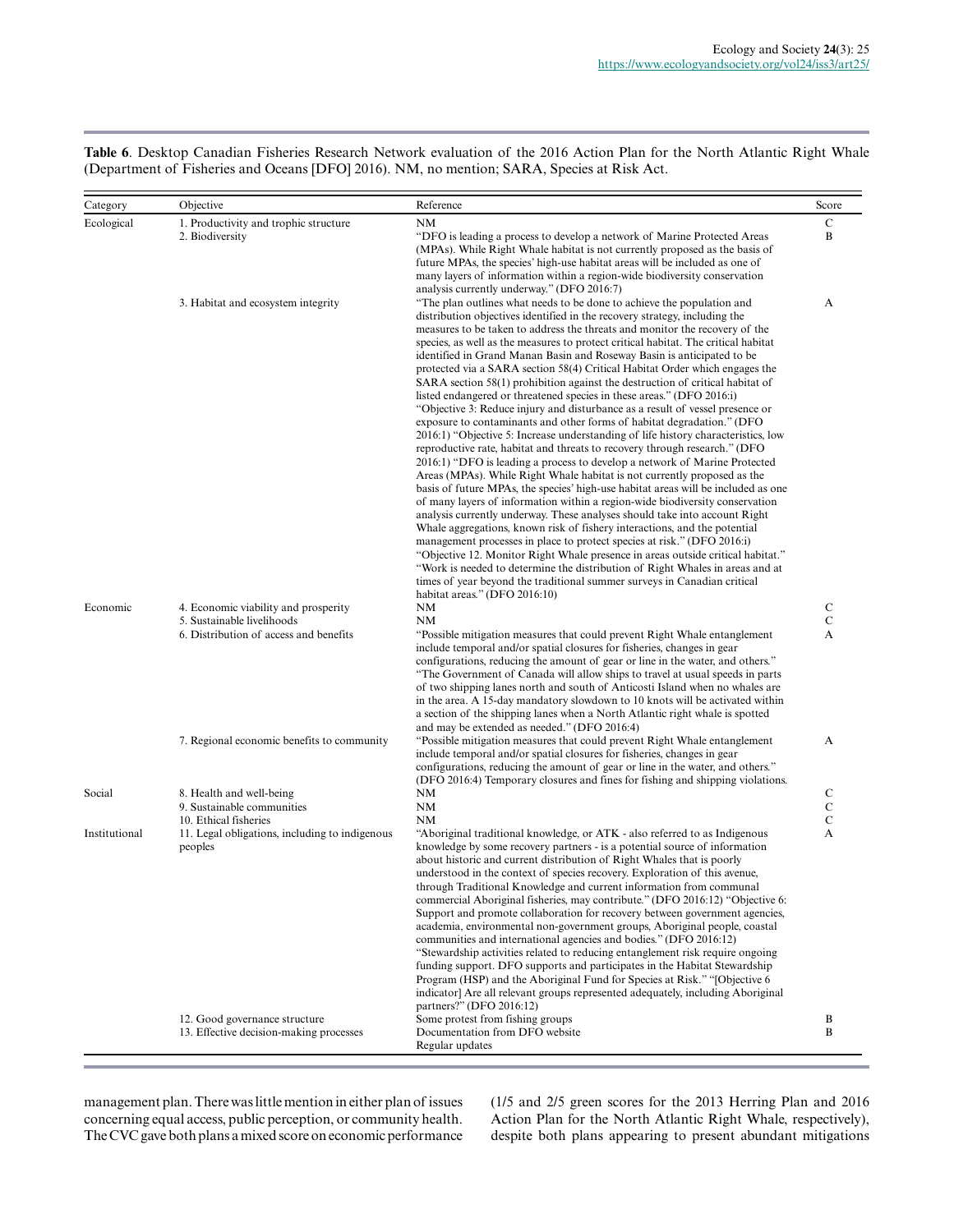against negative economic impacts to stakeholders. This again might be because of the phrasing of the framework objectives, which might be unaligned with the wording of the management plans, i.e., neither plan made explicit mention of objective 5, "local employment," but that does not mean that either plan attempts to damage local employment. Similarly, results were mixed for cultural issues, which could again be because of the rather abstract nature of some objectives; that is, "cumulative impacts," objective 13, is listed as a cultural objective, and there is considerable overlap between "heritage sites," objective 14, and "cultural heritage," objective 15.

The CFRN (Fig. 2) grades both management plans less strongly on ecological issues than the CVC (2/3 green for the 2013 Herring Plan and 1/3 green for the 2016 Action Plan for the North Atlantic Right Whale). This is considered to be related to the fact that neither plan is aimed at ecosystem-level conservation but rather is focused on a single species (herring and the North Atlantic right whale). The CFRN framework scores the 2016 Action Plan for the North Atlantic Right Whale as performing marginally better than the 2013 Herring Plan on economic issues, perhaps because of its strong focus on mitigating any economic loss to fishers after whale sightings. Similar to the CVC evaluations, neither plan performs particularly well on societal/cultural issues; however, this is understandable given that neither plan was written to address issues of community well-being. Finally, the CFRN framework suggests that the 2013 Herring Plan performs marginally better than the 2016 Action Plan for the North Atlantic Right Whale on institutional elements, perhaps because of a strong commitment from the herring plan to increase the flexibility of licensing.

# **DISCUSSION AND CONCLUSION**

Although it is increasingly recognized that management requires consideration of ecological, social (including cultural), economic, and institutional (or governance) objectives, current fisheries and coastal management systems are heavily weighted toward biophysical and ecological aspects, thus leaving the human dimension (i.e., social, economic, and institutional) relatively neglected. Neglect of the human dimension has resulted in unintended or untracked consequences, especially in social aspects such as distribution of benefits of marine activities to coastal communities, all of which has eroded confidence in management. FSS explicitly specifies consideration of all four pillars of sustainability and that diverse objectives are met. Articulation of specific objectives in management planning is a major step in having aspects discussed and monitored. Any FSS framework should improve the breadth of management considerations and therefore improve the probability of diverse objectives being met.

We have presented two frameworks, CVC and CFRN, each with the potential to be used for FSS analysis, and evaluated their performance when applied to two real-world resource management policies in the Bay of Fundy. Although both frameworks seem fairly similar at first glance, they differ in the structure of their sustainability pillars and their performance when being applied to the evaluation of real-world management plans/policies.

**Fig. 2**. Comparison of the two management plans evaluated with the Canadian Fisheries Research Network framework: (a) 2013 Herring Plan and (b) 2016 Action Plan for the North Atlantic Right Whale. Green scores indicate detailed mentions within the management plan, yellow scores indicate scant mention, and orange scores indicate no mention. Words within slices refer to objective category (Ecol, ecological; Econ, economic; Instit, institutional; Soc, social), and numbers correspond to list of objectives (right).



The two frameworks produced markedly different results when evaluating both the 2013 Herring Plan and 2016 Action Plan for the North Atlantic Right Whale. Part of this was because of differences in the structure of the frameworks, but part was because of differences in the articulation of objectives. The frameworks are described in generic terms, i.e., general "community values" in the case of the CVC and candidate objectives in the case of the CFRN, which were not matched exactly in the management planning. Further, there are aspects of the frameworks (e.g., local employment) that may be implicit but are not stated specifically in management planning. This points to the need for greater attention to explicit articulation of the full range of objectives of management plans. We suggest that consideration of an FSS framework would result in better articulation of such objectives in future management plan development.

The CFRN framework, because it includes an institutional pillar, is more full spectrum than the CVC, according to the definition being used in this volume. Furthermore, we found a considerable difference in the "robustness" of each framework. After review, we concluded that the CFRN framework is a more robust framework, in particular regarding its foundation, i.e., indicators based on widespread research and real-world policies; scope, the inclusion of institutional/governance indicators; and applicability, each indicator contained clear, independent, and suitable criteria. Although the CVC framework is an interesting example of a "crowd-sourced" FSS framework, with significant potential to capture "hyperlocal" values, the framework itself needs more work before being applied as a practical evaluative tool.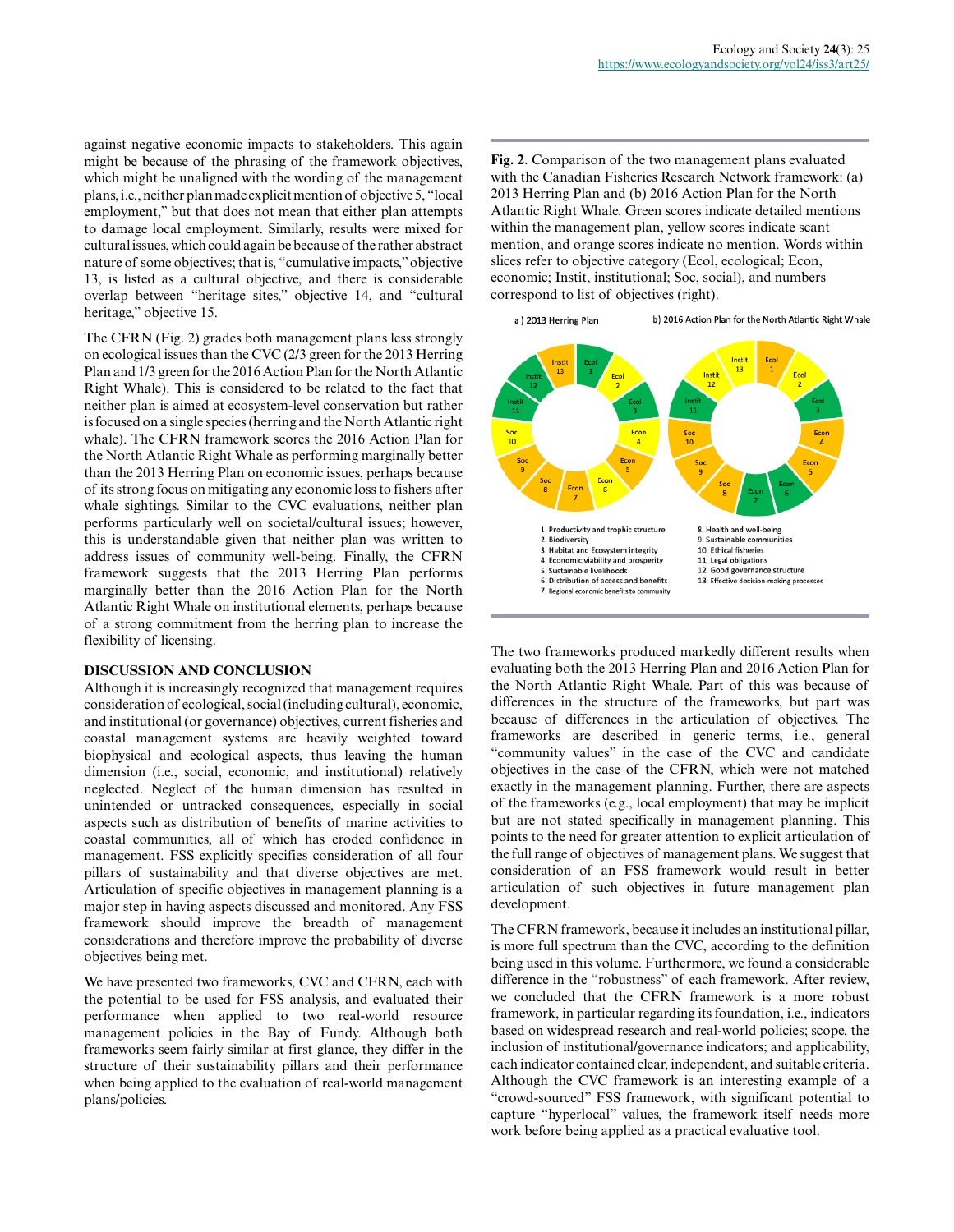FSS frameworks have several potential applications. Their primary function is projected to be in guiding and evaluating the scope of policy or plan development. In this function, an FSS framework could provide the basis for a structured approach to policy/plan development. Use of an FSS framework would help define comprehensive scope in policy development and would assist resource managers and the general public in understanding how comprehensive and well balanced a policy is in relation to the four pillars of sustainability. This, in turn, will force policy authors to broaden the scope of their management plans and demonstrate that they have considered not just the traditional elements of sustainability (economic and environmental), but also the more holistic aspects as well (social and institutional).

FSS frameworks are also expected to be useful in comparison of alternate management scenarios, i.e., decision support, where they will allow more rigorous evaluation of how alternate scenarios meet the diverse multiple aspects of sustainability. Although there are several decision-support tools currently available to managers, e.g., cost-benefit analysis (CBA) and SWOT (strengths, weaknesses, opportunities, and threats) analysis, those tools often portray issues in black-and-white terms, i.e., good or bad. Furthermore, they demand speculation from the author as to what constitutes a cost or a benefit. For example, performing a CBA, using the CVC objectives as criteria, would involve producing a binary response to some significantly nuanced objectives, i.e., regional economic benefits to community. What distinguishes an FSS framework from other decision-making tools is an ability to avoid predictions and instead focus on the content of the management plan itself. Management plans that explicitly make mention of the four pillars of sustainability, as well as how they will mitigate negative consequences to those pillars, will perform well in an FSS evaluation.

Further, Stephenson et al. (2018) propose the use of FSS in a comparison of alternate management scenarios such that the relative pros and cons of various scenarios can be compared across a range of objectives. We believe that FSS frameworks can, and should, be used by resource managers and stakeholders to focus discussion on objectives and management scenarios and to consider alternatives in decision making. FSS frameworks are ideally suited to participatory structures in which there are diverse interests and potentially differing priorities in relation to ecological, social/cultural, economic, and governance objectives. Finally, an FSS framework would provide an obvious basis for evaluation and reporting on how well a plan or policy is performing in relation to the explicit objectives.

Explicit consideration of the full spectrum of sustainability in management planning will lead to increased monitoring of the consequences of some aspects of management decisions that are not now being tracked and should reduce unintended consequences. Further, an FSS framework provides a structure for improved management planning, structured discussion among participants in management planning regarding trade-offs and how well objectives are being met, scenario comparison, and more rigor in reporting. These considerations would improve decisions in management of coastal activities and should improve the legitimacy of management (social license). We propose that FSS frameworks can provide and should be used routinely as the basis for analysis of policies and management plans, engagement and discussion among stakeholders in participatory governance, comparison of alternative management scenarios, and the generation of advice. Use of FSS frameworks will allow better decisions on coastal activities within the context of balanced FSS.

*Responses to this article can be read online at:* [http://www.ecologyandsociety.org/issues/responses.](http://www.ecologyandsociety.org/issues/responses.php/11010) [php/11010](http://www.ecologyandsociety.org/issues/responses.php/11010)

#### **Acknowledgments:**

*The authors would like to thank Melanie Wiber, Catriona Regnier-Mckellar, and Allan Debertin for their time and input in editing this paper.*

#### **LITERATURE CITED**

Benson, A. J., and R. L. Stephenson. 2018. Options for integrating ecological, economic and social objectives in evaluation and management of fisheries. *Fish and Fisheries* 19:40-56. [https://doi.](https://doi.org/10.1111/faf.12235) [org/10.1111/faf.12235](https://doi.org/10.1111/faf.12235)

Brown, B. J., M. E. Hanson, D. M. Liverman, and R. W. Merideth, Jr. 1987. Global sustainability: toward definition. *Environmental Management* 11:713-719.<https://doi.org/10.1007/BF01867238>

Charles, A. T. 1994. Towards sustainability: the fishery experience. *Ecological Economics* 11:201-211. [https://doi.org/10.1016/0921-8009](https://doi.org/10.1016/0921-8009(94)90201-1) [\(94\)90201-1](https://doi.org/10.1016/0921-8009(94)90201-1) 

Coulthard S., D. Johnson, and J. A. McGregor. 2011. Poverty, sustainability and human wellbeing: a social wellbeing approach to the global fisheries crisis. *Global Environmental Change* 21:453-463.<https://doi.org/10.1016/j.gloenvcha.2011.01.003>

Department of Fisheries and Oceans (DFO). 2013. *Canadian Atlantic herring (*Clupea harengus*) - SWNS rebuilding plan - Atlantic Canada - 2013*. DFO, Ottawa, Ontario, Canada. [online] URL: [http://dfo-mpo.gc.ca/fm-gp/peches-fisheries/ifmp-gmp/herring](http://dfo-mpo.gc.ca/fm-gp/peches-fisheries/ifmp-gmp/herring-hareng/herring-hareng-2013-eng.htm)[hareng/herring-hareng-2013-eng.htm](http://dfo-mpo.gc.ca/fm-gp/peches-fisheries/ifmp-gmp/herring-hareng/herring-hareng-2013-eng.htm) 

Department of Fisheries and Oceans (DFO). 2016. *Action plan for the North Atlantic right whale (*Eubalena glacialis*) in Canada: fishery interactons [proposed]*. Species at Risk Act Action Plan Series. DFO, Ottawa, Ontario, Canada.

Foley, P., D. A. Okyere, and C. Mather. 2018. Alternative environmentalities: recasting the assessment of Canada's first Marine Stewardship Council-certified fishery in social terms. *Ecology and Society* 23(3):37.<https://doi.org/10.5751/ES-10382-230337>

Gutiérrez, N. L., R. Hilborn, and O. Defeo. 2011. Leadership, social capital and incentives promote successful fisheries. *Nature* 470:386-389. <https://doi.org/10.1038/nature09689>

Haward, M., J. Jabour, and J. McDonald. 2013. Small fish in a big pond: lessons from the *Abel Tasman* controversy. *Australian Journal of Maritime and Ocean Affairs* 5:22-27. [https://doi.](https://doi.org/10.1080/18366503.2013.10815727) [org/10.1080/18366503.2013.10815727](https://doi.org/10.1080/18366503.2013.10815727)

Kelly, R., G. T. Pecl, and A. Fleming. 2017. Social licence in the marine sector: a review of understanding and application. *Marine Policy* 81:21-28.<https://doi.org/10.1016/j.marpol.2017.03.005>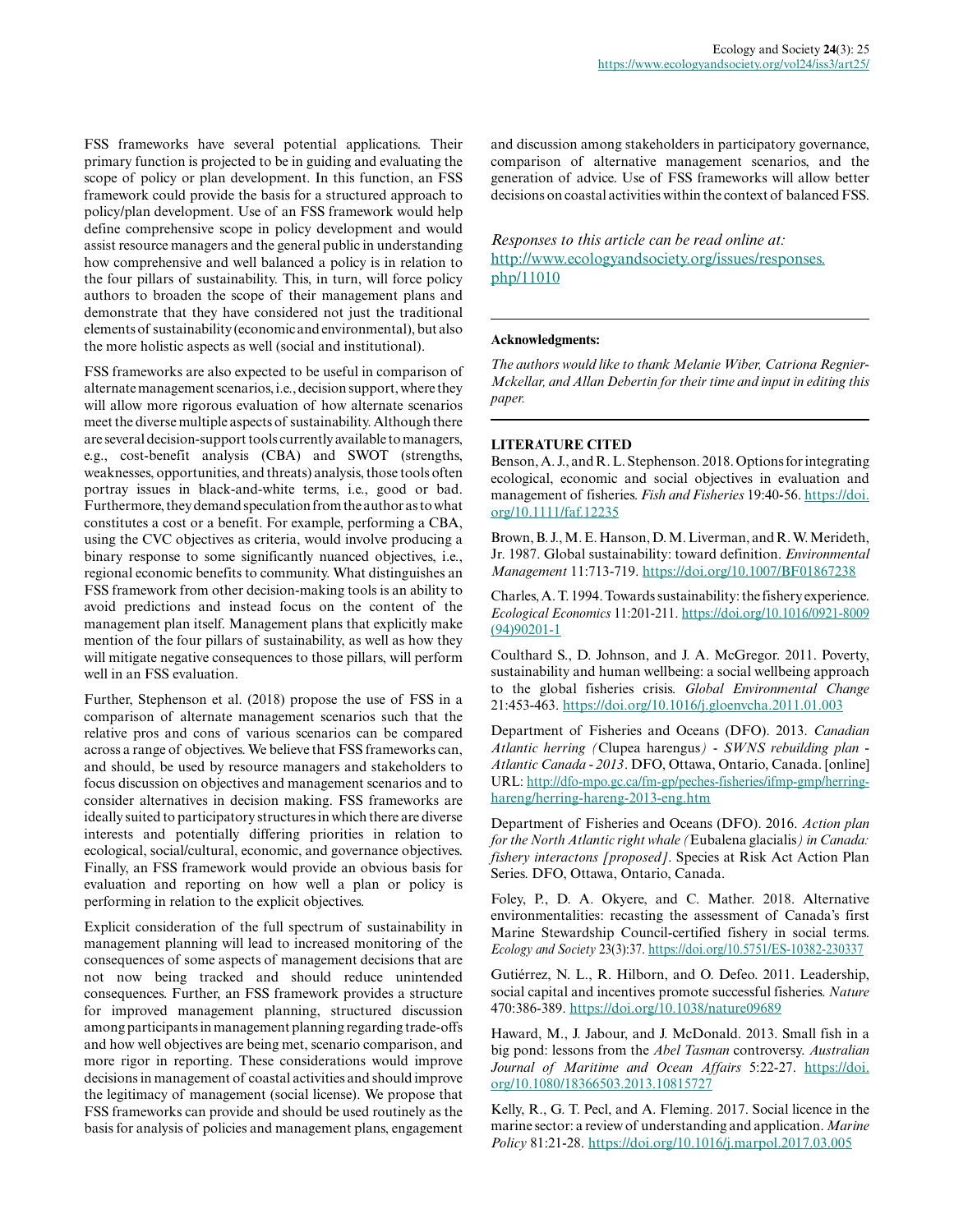Kittinger, J. N., E. M. Finkbeiner, N. C. Ban, K. Broad, M. H. Carr, J. E. Cinner, S. Gelcich, M. L. Cornwell, J. Z. Koehn, X. Basurto, R. Fujita, M. R. Caldwell, and L. B.Crowder. 2013. Emerging frontiers in social-ecological systems research for sustainability of small-scale fisheries. *Current Opinion in Environmental Sustainability* 5:352-357. [https://doi.org/10.1016/](https://doi.org/10.1016/j.cosust.2013.06.008) [j.cosust.2013.06.008](https://doi.org/10.1016/j.cosust.2013.06.008)

Kooiman, J., M. Bavink, S. Jentoft, and R. Pullin. 2005. *Fish for life: interactive governance for fisheries*. Amsterdam University Press, Amsterdam, The Netherlands. [https://doi.](https://doi.org/10.5117/9789053566862) [org/10.5117/9789053566862](https://doi.org/10.5117/9789053566862) 

Long, R. D., A. Charles, and R. L. Stephenson. 2015. Key principles of marine ecosystem-based management. *Marine Policy* 57:53-60.<https://doi.org/10.1016/j.marpol.2015.01.013>

Long, R. D., A. Charles, and R. L. Stephenson. 2017. Key principles of ecosystem-based management: the fishermen's perspective. *Fish and Fisheries* 18:244-253. [https://doi.](https://doi.org/10.1111/faf.12175) [org/10.1111/faf.12175](https://doi.org/10.1111/faf.12175)

Marine Resource Plan Development Steering Committee (MRPD Steering Committee). 2009. *"The preferred future of the bay": recommendations towards a community based plan for the management of marine activities and space in Southwest New Brunswick Bay of Fundy*. The Bay of Fundy Marine Resource Centre, Cornwallis Park, Nova Scotia, Canada.

Moldan, B., S. Janoušková, and T. Hák. 2012. How to understand and measure environmental sustainability: indicators and targets. *Ecological Indicators* 17:4-13. [https://doi.org/10.1016/j.](https://doi.org/10.1016/j.ecolind.2011.04.033) [ecolind.2011.04.033](https://doi.org/10.1016/j.ecolind.2011.04.033)

Ommer, R. E., R. I. Perry, K. Cochrane, and P. Cury, editors. 2011. *World fisheries: a social-ecological analysis*. Fish and Aquatic Resources Series 14. Wiley-Blackwell, Chichester, West Sussex, UK.<https://doi.org/10.1002/9781444392241>

Ommer, R. E., R. I. Perry, G. Murray, and B. Neis. 2012. Social– ecological dynamism, knowledge, and sustainable coastal marine fisheries. *Current Opinion in Environmental Sustainability* 4:316-322. <https://doi.org/10.1016/j.cosust.2012.05.010>

Phillis, Y. A., and L. A. Andriantiatsaholiniaina. 2001. Sustainability: an ill-defined concept and its assessment using fuzzy logic. *Ecological Economics* 37(3):435-456. [https://doi.](https://doi.org/10.1016/S0921-8009(00)00290-1) [org/10.1016/S0921-8009\(00\)00290-1](https://doi.org/10.1016/S0921-8009(00)00290-1)

Rindorf, A., C. M. Dichmont, P. S. Levin, P. Mace, S. Pascoe, R. Prellezo, A. E. Punt, D. G. Reid, R. Stephenson, C. Ulrich, M. Vinther, and L. W. Clausen. 2017*a*. Food for thought: pretty good multispecies yield. *ICES Journal of Marine Science* 74:475-486. <https://doi.org/10.1093/icesjms/fsw071>

Rindorf, A., C. M. Dichmont, J. Thorson, A. Charles, L. W. Clausen, P. Degnbol, D. Garcia, N. T. Hintzen, A. Kempf, P. Levin, P. Mace, C. Maravelias, C. Minto, J. Mumford, S. Pascoe, R. Prellezo, A. E. Punt, D. G. Reid, C. Röckmann, R. L. Stephenson, O. Thebaud, G. Tserpes, and R. Voss. 2017*b*. Inclusion of ecological, economic, social, and institutional considerations when setting targets and limits for multispecies fisheries. *ICES Journal of Marine Science* 74:453-463. [https://doi.](https://doi.org/10.1093/icesjms/fsw226) [org/10.1093/icesjms/fsw226](https://doi.org/10.1093/icesjms/fsw226) 

Sharp, S. B., and D. Lach. 2003. Integrating social values into fisheries management: a Pacific Northwest study. *Fisheries* 28 (4):10-15. [https://doi.org/10.1577/1548-8446\(2003\)28\[10:ISVIFM\]](https://doi.org/10.1577/1548-8446(2003)28[10:ISVIFM]2.0.CO;2) [2.0.CO;2](https://doi.org/10.1577/1548-8446(2003)28[10:ISVIFM]2.0.CO;2)

Stephenson, R. L., A. J. Benson, K. Brooks, A. Charles, P. Degnbol, C. M. Dichmont, M. Kraan, S. Pascoe, S. D. Paul, A. Rindorf, and M. Wiber. 2017. Practical steps toward integrating economic, social and institutional elements in fisheries policy and management. *ICES Journal of Marine Science* 74:1981-1989. <https://doi.org/10.1093/icesjms/fsx057>

Stephenson, R. L., S. Paul, M. Wiber, E. Angel, A. J. Benson, A. Charles, O. Chouinard, M. Clemens, D. Edwards, P. Foley, L. Jennings, O. Jones, D. Lane, J. McIsaac, C. Mussells, B. Neis, B. Nordstrom, C. Parlee, E. Pinkerton, M. Saunders, K. Squires, and U. R. Sumaila. 2018. Evaluating and implementing socialecological systems: a comprehensive approach to sustainable fisheries. *Fish and Fisheries* 19:853-873. [https://doi.org/10.1111/](https://doi.org/10.1111/faf.12296) [faf.12296](https://doi.org/10.1111/faf.12296) 

Stephenson, R. L., M. Wiber, S. Paul, E. Angel, A. Benson, A. Charles, O. Chouinard, D. Edwards, P. Foley, D. Lane, J. McIsaac, B. Neis, C. Parlee, E. Pinkerton, M. Saunders, K. Squires, and U. R. Sumaila. 2019. Integrating diverse objectives for sustainable fisheries in Canada. *Canadian Journal of Fisheries and Aquatic Sciences* 76:480-496. <https://doi.org/10.1139/cjfas-2017-0345>

Symes, D., and J. Phillipson. 2009. Whatever became of social objectives in fisheries policy? *Fisheries Research* 95:1-5. [https://](https://doi.org/10.1016/j.fishres.2008.08.001) [doi.org/10.1016/j.fishres.2008.08.001](https://doi.org/10.1016/j.fishres.2008.08.001) 

Thompson, S., R. Stephenson, G. Rose, and S. Paul. 2019. Reshaping fisheries research in Canada: the Canadian Fisheries Research Network. *Canadian Journal of Fisheries and Aquatic Sciences* 76:671-681. <https://doi.org/10.1139/cjfas-2018-0450>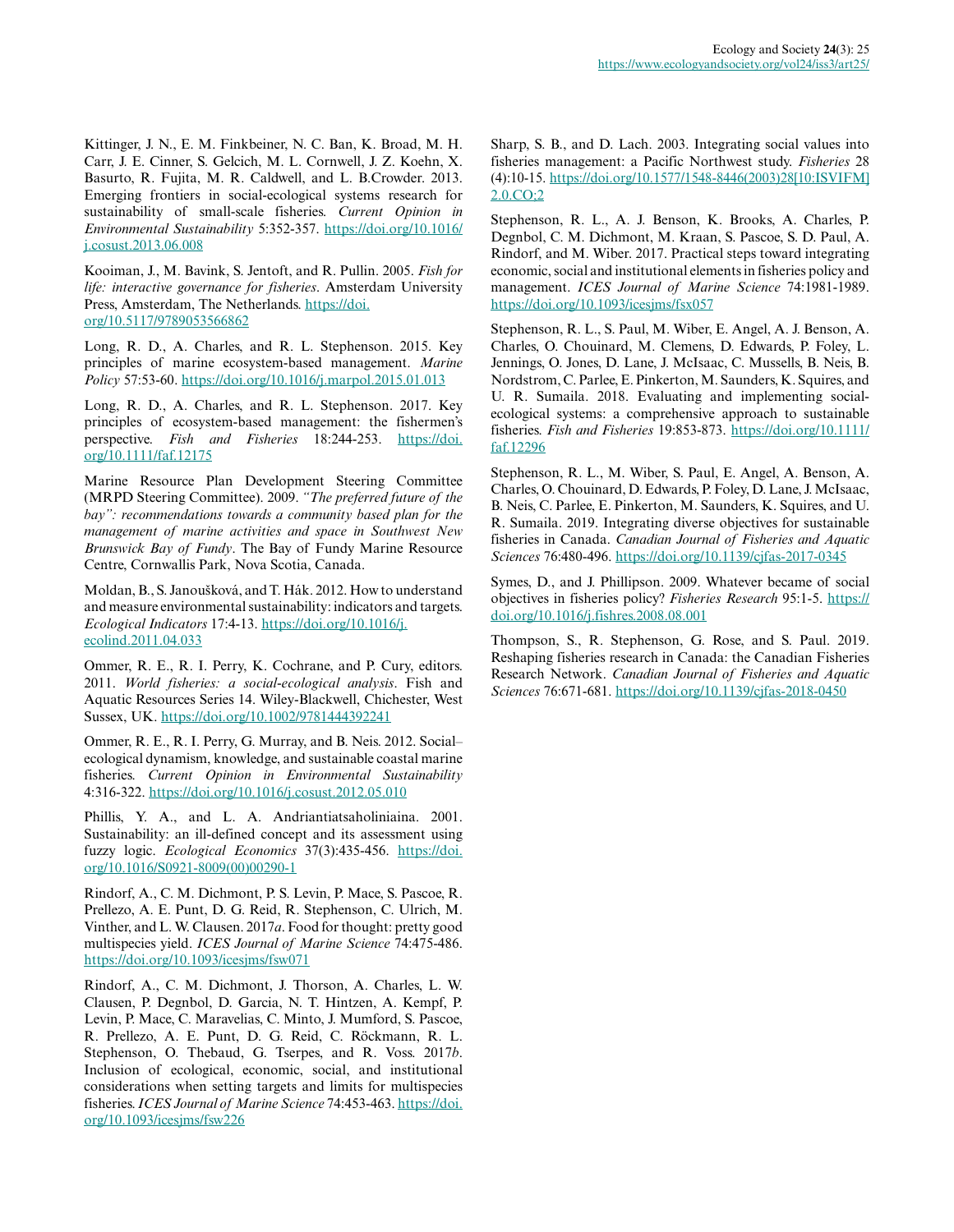# **Appendix 1.** Southwest New Brunswick Community Values Criteria (MRPD Steering Committee 2009).

| <b>CVC</b> element       | <b>Key Question</b>                                      | <b>Example Indicators</b>         | Low Score Scenario                                   | High Score Scenario                         |
|--------------------------|----------------------------------------------------------|-----------------------------------|------------------------------------------------------|---------------------------------------------|
| Habitat                  | Will policy protect 'Sensitive'                          | Location                          | Occurs within and/or will                            | Does not occur                              |
|                          | habitat?                                                 |                                   | negatively affect a known                            | within/near or have a                       |
|                          |                                                          |                                   | area                                                 | negative effect on an                       |
|                          |                                                          |                                   |                                                      | known area                                  |
| Species                  | Will policy protect non-                                 | Number of bycatch species,        | Long term measurable                                 | No measurable negative                      |
|                          | target and/or SARs?                                      | change in conditions that have    | negative impact                                      | impact                                      |
|                          |                                                          | impact on species, local presence |                                                      |                                             |
|                          |                                                          | and success                       |                                                      |                                             |
| Chemical & Biological    | Will policy protect against                              | Amount and type of waste          | Chronic use and/or acute                             | No known pollutant or<br>contaminant factor |
|                          | hazardous material, invasive<br>species, eutrophication? | discharged/released in the bay    | effect of a known pollutant or<br>contaminant factor |                                             |
| Physical                 | Will policy protect the                                  | Noise generation, light use,      | Permanent and/or                                     | No measurable negative                      |
|                          | natural physical                                         | release and/or resuspension of    | irreversible negative                                | impact on the physical                      |
|                          | environment?                                             | sediments                         | measurable impact on the                             | environment                                 |
|                          |                                                          |                                   | physical environment                                 |                                             |
| Cumulative Impact        | Will policy consider the                                 | Number and magnitude of           | Actively likely to add to                            | Not likely to add to                        |
|                          | amount of activity,                                      | existing activities/development   | cumulative impacts                                   | cumulative impacts                          |
|                          | development in the area?                                 | in the location                   |                                                      |                                             |
| <b>Heritage Sites</b>    | Will policy protect marine                               | Location, type of activity        | Occurs in or on, and will likely                     | Preserves or supports a                     |
|                          | areas, sites of known                                    |                                   | disturb/disrupt/destroy a                            | known marine                                |
|                          | heritage and archeological                               |                                   | known marine                                         | heritage/archeology/                        |
|                          | interest?                                                |                                   | heritage/archeological/                              | aboriginal site                             |
|                          |                                                          |                                   | aboriginal site                                      |                                             |
| <b>Cultural Heritage</b> | Will policy be consistent with                           | Measureable support of            | Does not                                             | Does                                        |
|                          | local natural and cultural                               | awareness/educational             |                                                      |                                             |
|                          | heritage?                                                | opportunities                     |                                                      |                                             |
| Indigenous Rights        | Will policy protect                                      | Access to location/species        | Impact use patterns                                  | No impact on use patterns                   |
|                          | indigenous traditions?<br>Will policy protect equal      | Number and type of access         |                                                      | Creates no barriers and/or                  |
| <b>Equal Access</b>      | access to shoreline and                                  | points, amount of accessible      | Creates a permanent<br>displacement/barrier for      | enhances shoreline and/or                   |
|                          | marine space for social                                  | marine space                      | shoreline and/or marine                              | marine space access                         |
|                          | activities?                                              |                                   | space access                                         |                                             |
| <b>Community Health</b>  | Will policy contribute to                                | Number of permanent families,     | Does not provide for local                           | Provides for local "human                   |
|                          | community health, human                                  | number of service/education       | "human involvement" or                               | involvement" or                             |
|                          | growth?                                                  | opportunities                     | "community investment"                               | "community investment"                      |
| <b>Public Perception</b> | Public perception                                        | Number of communications via      | High negative                                        | High positive                               |
|                          |                                                          | gov't/political                   |                                                      |                                             |
|                          |                                                          | officials/media/MRP office        |                                                      |                                             |
| Local Employment         | Will policy support local                                | Number of local employment        | No support of local                                  | Significant local                           |
|                          | employment and local                                     |                                   | employment or prosperity                             | employment and                              |
|                          | prosperity?                                              |                                   |                                                      | prosperity                                  |
| Livelihoods              | Will policy impact on an                                 | Local employment per area         | Negative (Complete                                   | Positive (enhancement)                      |
|                          | existing local economic                                  |                                   | barrier/displacement)                                |                                             |
|                          | livelihood or future                                     |                                   |                                                      |                                             |
|                          | opportunities?                                           |                                   |                                                      |                                             |
| Sustainability           | Will policy promote financial                            | Financial resources (short term   | Development is dependent                             | No external startup funds                   |
|                          | self-sufficiency and                                     | or long term)                     | on external financial support                        | or ongoing financial                        |
|                          | sustainability?                                          |                                   |                                                      | support required                            |
| Economic                 | Will policy support new local                            | New industry to the area that     | No                                                   | Yes                                         |
| Diversification          | economic diversification and                             | benefits the local economy        |                                                      |                                             |
|                          | ownership?                                               |                                   |                                                      |                                             |
| New Investment           | Will policy create new                                   | Growth of existing or new         | Low                                                  | High                                        |
|                          | investment, local economic                               | businesses, increases tax base    |                                                      |                                             |
|                          | spin-offs?                                               | foreign investment                |                                                      |                                             |